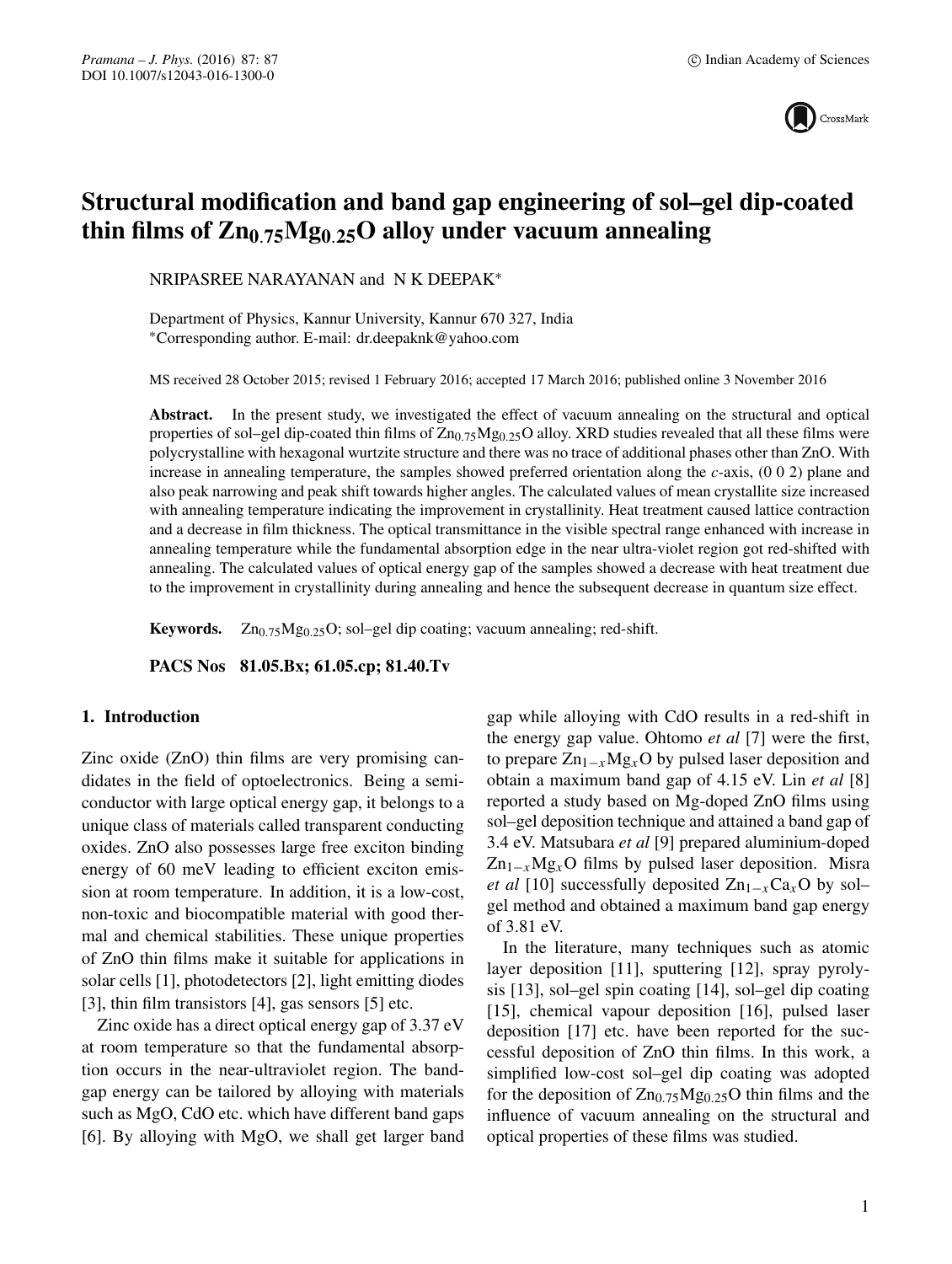# **2. Experimental methods**

 $Zn<sub>0.75</sub>Mg<sub>0.25</sub>O$  thin films were deposited on glass substrates by sol–gel dip coating method. Zinc acetate dihydrate  $[Zn(CH_3COO)_2.2H_2O]$  and magnesium acetate tetrahydrate  $[Mg(CH_3COO)_2.4H_2O]$  were used as the precursor and dopant respectively while 2-methoxy ethanol and monoethanolamine (MEA) were taken as the solvent and stabilizer respectively. Appropriate quantities of zinc acetate dihydrate and magnesium acetate tetrahydrate were first dissolved in a mixture of 2-methoxyethanol and MEA. Throughout the experiment, the molarity of the precursor solution was kept fixed at 0.5 M and the molar ratio of MEA to zinc acetate was kept at 1.0. The prepared solutions were then stirred at  $70^{\circ}$ C for 1 h with a hot magnetic stirrer to yield a clear homogeneous solution and were then aged for 24 h at room temperature.

The aged solutions were then deposited on precleaned glass substrates by using Holmarc Dip Coating unit (HO-TH-01). Film deposition was carried out in air at room temperature with a controlled dipping and withdrawal speed of 50 mm/min. Every time the substrate was withdrawn from the solution, the film was allowed to dry and subjected to a pre-heat treatment at  $250\degree$ C in a hot air oven. This procedure was repeated five times. As the final step, the film was subjected to post-heat treatment at 300◦C for 15 min in an electric furnace. The as-prepared samples were then annealed at 100–400°C for 3 h in a high vacuum of  $10^{-5}$  mbar. Even though we tried to prepare  $Zn<sub>0.75</sub>Mg<sub>0.25</sub>O$  thin films, there will be a possible deviation from this particular stoichiometry and here we had not performed any composition analysis to determine the exact stoichiometry.

The prepared films were then subjected to X-ray diffraction (XRD) studies for structural characterization using X-ray Diffractometer (Bruker AXS D8 Advance) with CuK<sub>α</sub> radiation ( $\lambda$  = 1.5046 Å) at 40 kV and 35 mA in the scanning angle  $(2\theta)$  ranging from 5◦ to 75◦ with a scan speed of 0.001◦/min. Optical studies were carried out using Jasco V-650 UV– Vis Spectrophotometer in the 300–900 nm wavelength range.

## **3. Results and discussion**

#### 3.1 *Structural studies*

The XRD patterns of the unannealed and vacuumannealed samples of  $Zn_{0.75}Mg_{0.25}O$  thin films are presented in figure 1. All the films were polycrystalline in nature with hexagonal wurtzite structure. As there is no additional phase corresponding to MgO, we can confirm the monophasic nature of the as-deposited and vacuum-annealed films of  $Zn_{0.75}Mg_{0.25}O$  alloy. This can be due to the successful incorporation of  $Mg^{2+}$  ions either at the  $\text{Zn}^{2+}$  lattice site or at interstitial positions. All the films showed preferential orientation along the  $c$ -axis (0 0 2) plane. But at higher annealing temperatures, the films showed a tendency to grow along (1 0 0) and (1 0 1) planes also. This might be attributed to the increase of growth rate along these planes because during annealing, thermal energy is available for the activation of growth along these directions also.

A detailed analysis of the XRD pattern showed a slight shift of the diffraction angle  $2\theta$  corresponding to the (0 0 2) peak towards higher values. Usually, peak shift indicates a change in lattice parameters as well as variation in chemical composition. During thermal annealing, the defects and disorders will be removed from the lattice site and hence the lattice suffers a contraction. As a result, we observed peak shift towards higher angle values in the diffractograph. Figure 2 shows the variation of peak position and full-width at half-maximum (FWHM) intensity of (0 0 2) peak as a function of annealing temperature. The peaks showed a decrease in FWHM values with increase in annealing temperature. In XRD, the peak broadening is mainly dependent on the diffracting crystalline size. Thus, the



**Figure 1.** XRD profile of unannealed and vacuumannealed samples of  $Zn_{0.75}Mg_{0.25}O$  thin films.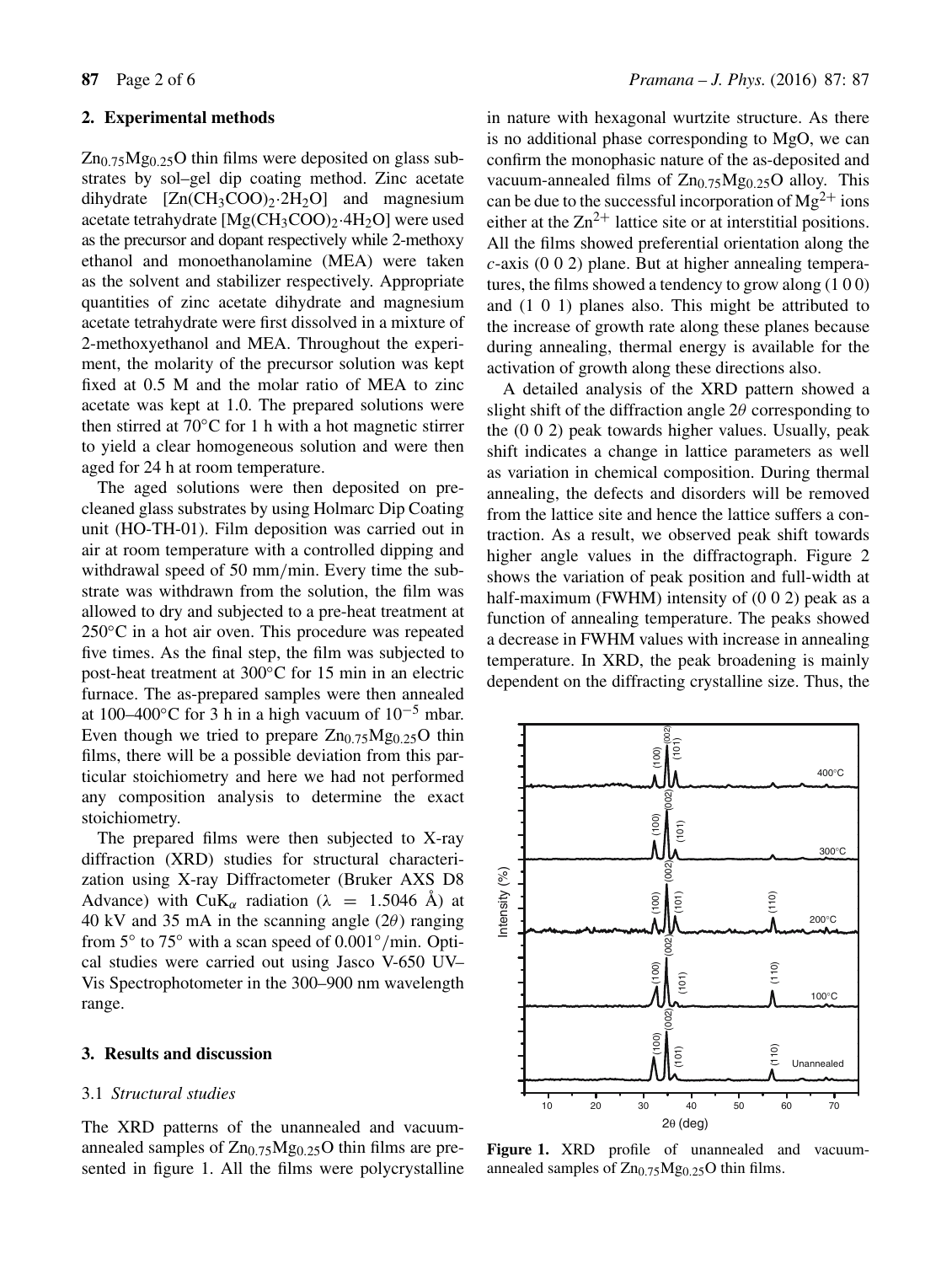

**Figure 2.** Variation of peak position (2θ) and FWHM with annealing temperature.

**Table 1.** Variation of peak position  $(2\theta)$ , FWHM  $(\beta)$  and mean crystallite size for the unannealed and annealed samples.

| Temperature $(^{\circ}C)$ | $2\theta$ (°) | $\beta$ (°) | $D$ (nm) |
|---------------------------|---------------|-------------|----------|
| Unannealed                | 34.779        | 0.411       | 21.25    |
| 100                       | 34.794        | 0.381       | 21.85    |
| <b>200</b>                | 34.825        | 0.368       | 22.62    |
| 300                       | 34.849        | 0.325       | 25.62    |
| 400                       | 34.897        | 0.303       | 27.48    |

observed peak narrowing in the present case implies the improvement in crystallinity with annealing as it accelerates the merging process [18]. In polycrystalline ZnO thin films, there are large numbers of dangling bonds at the grain boundaries arising from zinc or oxygen deficiencies. When sufficient thermal energy is available during annealing, these dangling bonds favour merging of smaller crystallites to form larger ones. The mean crystallite size of the prepared samples was calculated using the Scherrer formula [19]

$$
D = \frac{0.9\lambda}{\beta \cos \theta},\tag{1}
$$

where 0.9 is the value of the shape factor,  $\lambda$  $(=1.5406 \text{ Å})$  is the wavelength of the X-rays used,  $\beta$ is the full-width at half-maximum intensity in radians and  $\theta$  is the Bragg's angle.

The calculated values of mean crystallite size for  $(002)$ peak are presented in table 1. All the films possessed nanostructured crystallites and the size increased with increase in annealing temperature. Thus, vacuum annealing improved the crystallinity of the thin films. The formation of thin films generally involves nuclei formation, growth and coalescence of islands. During



Figure 3. Variation of mean crystallite size and film thickness with annealing temperature.

Temperature (°C)

0 100 200 300 400

the deposition, smaller crystallites are formed. But on post-deposition annealing, sufficient thermal energy is available for the grains to accelerate the coalescence process to form larger crystallites [20]. Also the crystallites utilize the thermal energy to orient in proper equilibrium sites giving more preferentially oriented films. The variation of crystallite size corresponding to (0 0 2) peak calculated using Scherrer formula is shown in figure 3.

The defects in the films can be quantified by computing the dislocation density  $(\delta)$  which is defined as the length of dislocation lines per unit volume of the crystal [21]. For preferential orientation, it was calculated using the formula given below [22]:

$$
\delta = \frac{1}{D^2} \tag{2}
$$

and the values are given in table 2.

The lattice parameters for the hexagonal structure  $(a = b)$  can be determined using the relation [23]

$$
\frac{1}{d_{(hkl)}^2} = \frac{4}{3} \left[ \frac{h^2 + hk + k^2}{a^2} \right] + \frac{l^2}{c^2}.
$$
 (3)

For the (0 0 2) orientation, the lattice parameters are given by

$$
a = \frac{\lambda}{\sqrt{3}\sin\theta} \tag{4}
$$

and

$$
c = \frac{\lambda}{\sin \theta}.\tag{5}
$$

The unit cell volume can be determined using the expression [23]

$$
V = \frac{\sqrt{3}}{2}a^2c.
$$
 (6)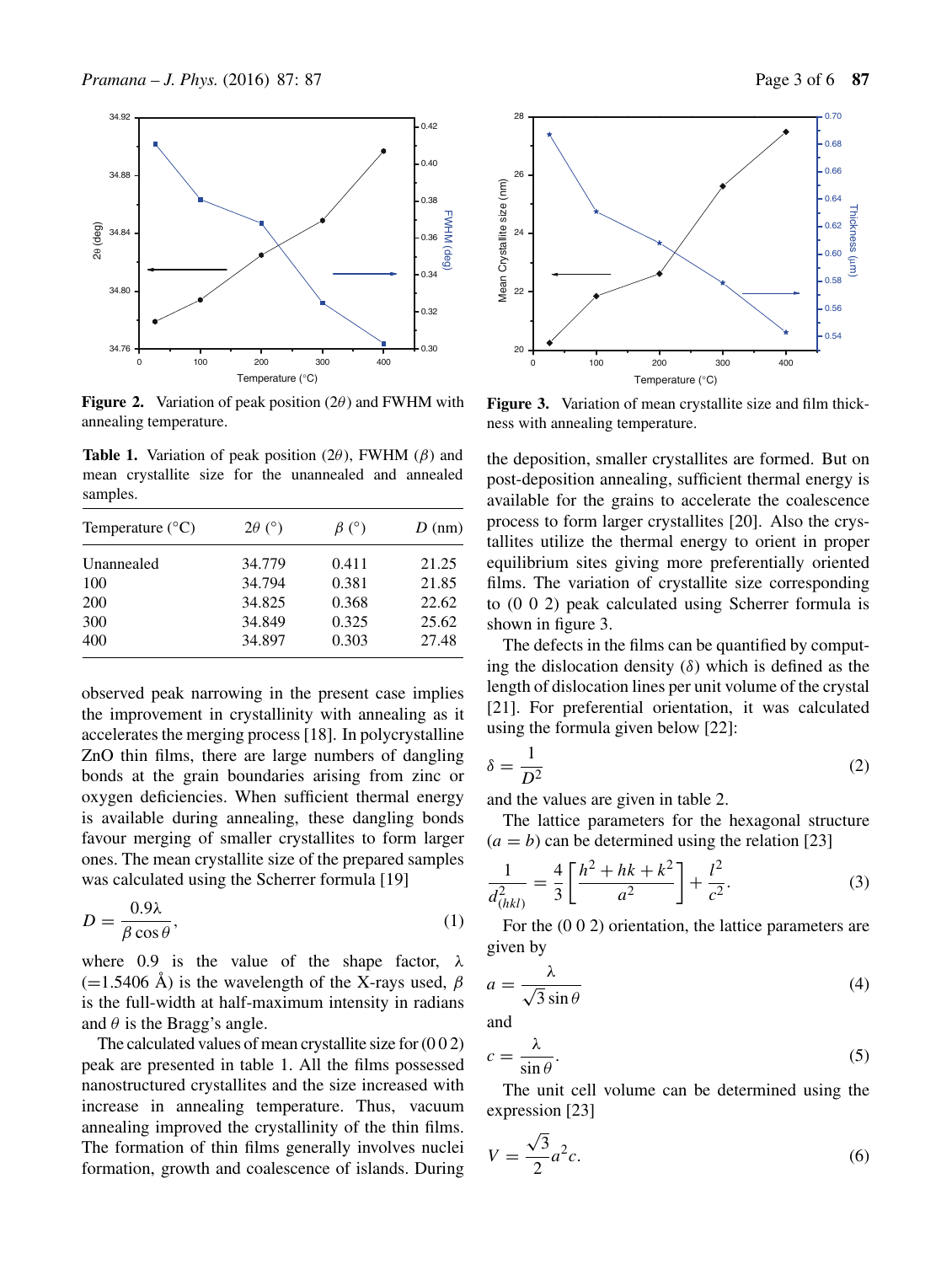| Temperature   | δ<br>$(\times 10^{15} \text{ m}^{-2})$ | Lattice parameters (nm) |               |                                 |
|---------------|----------------------------------------|-------------------------|---------------|---------------------------------|
| $(^{\circ}C)$ |                                        | a                       | $\mathcal{C}$ | $(\times 10^{-30} \text{ m}^3)$ |
| Unannealed    | 2.4386                                 | 0.29776                 | 0.51574       | 39.5984                         |
| 100           | 2.0945                                 | 0.29764                 | 0.51552       | 39.5488                         |
| <b>200</b>    | 1.9544                                 | 0.29738                 | 0.51508       | 39.4465                         |
| 300           | 1.5235                                 | 0.29718                 | 0.51473       | 39.3676                         |
| 400           | 1.3242                                 | 0.29678                 | 0.51405       | 39.2104                         |

**Table 2.** Variation of dislocation density  $(\delta)$ , lattice parameters (a and c) and unit cell volume  $(V)$  for the unannealed and annealed samples.



**Figure 4.** Transmittance spectra of the unannealed and vacuum-annealed samples of  $Zn_{0.75}Mg_{0.25}O$  thin films.

The calculated values of the lattice parameters and unit cell volume are summarized in table 2. The lattice constants for the unannealed sample are much smaller than that for pure ZnO. This is because the ionic radius of Mg<sup>2+</sup> ion (57 pm) is smaller than that of  $\text{Zn}^{2+}$  ion (60 pm). With annealing, the lattice parameters and unit cell volume further decreased due to the removal of void spaces in the lattice and hence unit cells will be closely packed.

## 3.2 *Optical studies*

Figure 4 shows the optical transmittance spectra of the unannealed and vacuum-annealed thin films of  $Zn<sub>0.75</sub>Mg<sub>0.25</sub>O$  alloy recorded in the 300–900 nm wavelength range. All the films showed better optical transmittance in the visible region and a sharp absorption edge in the near-ultraviolet region. With increase in annealing temperature, the transmittance was improved and the fundamental absorption edge corresponding to interband electronic transitions showed a red-shift. The enhancement of optical transmittance with increase in annealing temperature is attributed to the reduction in scattering of photons by grain boundaries and other defects because annealing improves crystallinity and removes defects [24].

The thickness and refractive index  $(n)$  of the deposited films were calculated using Swanepoel's [25] method. According to Swanepoel, the refractive index of the film

$$
n = [N_1 + (N_1^2 - n_s^2)^{1/2}]^{1/2},\tag{7}
$$

where

$$
N_1 = \frac{n_s^2 + 1}{2} + \frac{2n_s}{T_m} \tag{8}
$$

for the transparent region and

$$
N_1 = \frac{n_s^2 + 1}{2} + 2n_s \frac{T_M - T_m}{T_M T_m} \tag{9}
$$

for the weak and medium absorbing regions. Here  $n<sub>s</sub>$ is the refractive index of the substrate and  $T_M$  and  $T_m$ are the transmission maximum and the corresponding minimum at a certain wavelength  $\lambda$ . The film thickness was calculated using the relation

$$
t = \frac{\lambda_1 \lambda_2}{2\left(\lambda_1 n_2 - \lambda_2 n_1\right)},\tag{10}
$$

where  $n_1$  and  $n_2$  are the refractive indices at two adjacent maxima (minima) and  $\lambda_1$  and  $\lambda_2$  are the corresponding wavelengths. All the calculated values are presented in table 3. The thickness was found to decrease with increase in annealing temperature. This might be due to the availability of sufficient thermal energy to closely pack the unit cells and reconstruct the lattice into denser films. The variation of film thickness with annealing temperature is shown in figure 3.

Band gap energy  $(E_g)$  of the deposited  $Zn_{0.75}Mg_{0.25}O$ thin films were calculated using the Tauc relation [26]

$$
\alpha = \frac{B}{h\nu}(h\nu - E_g)^n,\tag{11}
$$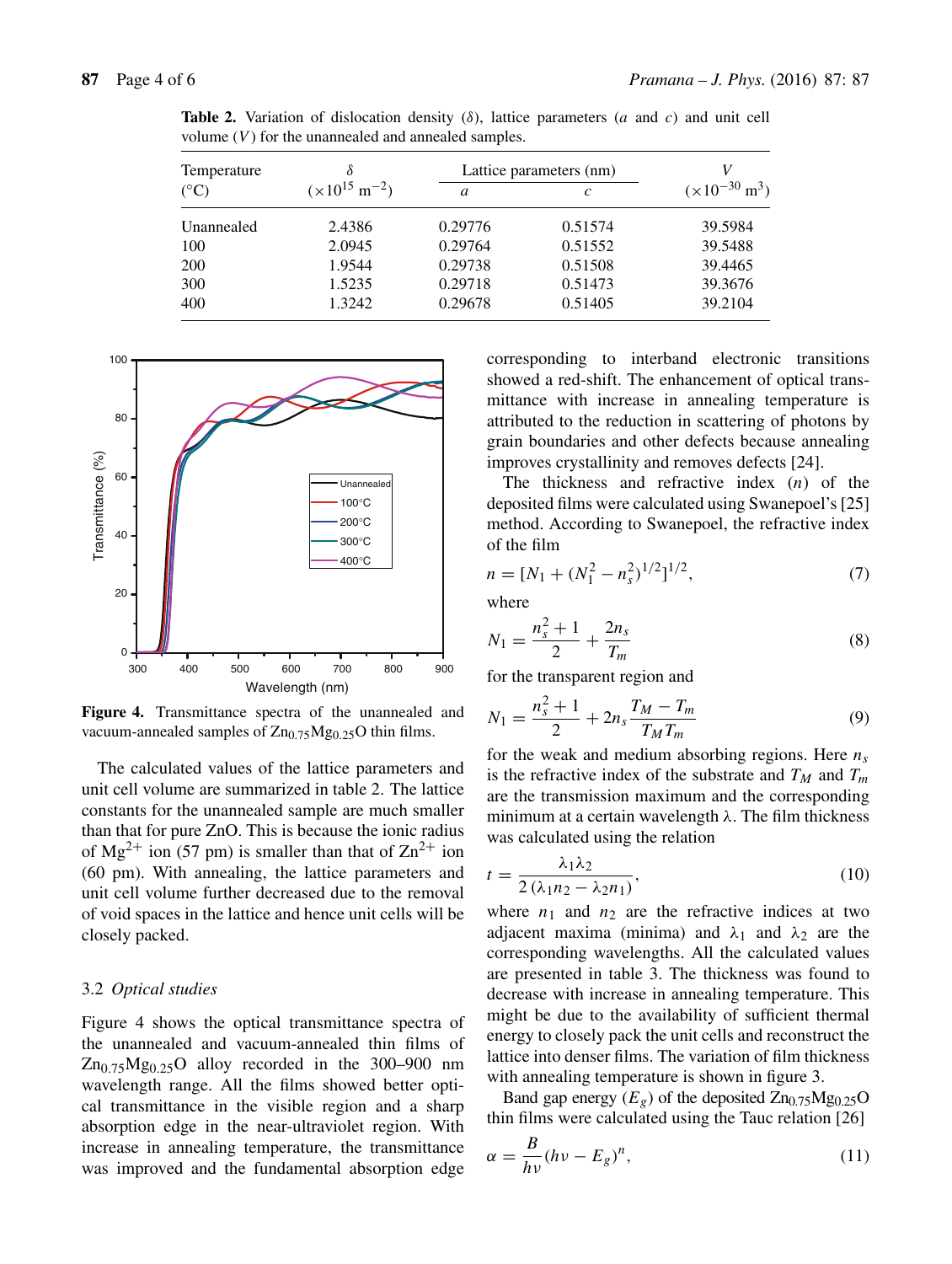**Table 3.** Variation of thickness (t) and energy gap  $(E_{\alpha})$  for the unannealed and annealed samples.

| $t \text{ } (\mu \text{m})$ | $E_g$ (eV) |  |
|-----------------------------|------------|--|
| 0.687                       | 3.529      |  |
| 0.631                       | 3.505      |  |
| 0.608                       | 3.476      |  |
| 0.579                       | 3.424      |  |
| 0.543                       | 3.405      |  |
|                             |            |  |



**Figure 5.** Evolution of  $(\alpha h v)^2$  vs.  $h v$  curves of the unannealed and annealed thin films of  $Zn_{0.75}Mg_{0.25}O$  alloy.

where  $h\nu$  is the photon energy,  $B$  is the slope of the Tauc edge called the band tailing parameter and  $n$  is a constant equal to 1/2 for direct gap materials and 2 for indirect transitions. The  $(\alpha h\nu)^2$  vs.  $(h\nu)$  plots for the films are presented in figure 5. From the linearity of the plots near the absorption edge, it was confirmed that all the films possessed direct optical gap and were obtained as the intercepts on the energy axis by extrapolating the linear portion of the graph.

The energy gap value is found to decrease with increase in annealing temperature and its variation is shown in figure 6. The band-gap values estimated from the Tauc plot for the cation-substituted samples were a little higher than that of pure ZnO thin films reported in the literature [27–29]. The increase in the optical energy gap value with  $Mg^{2+}$  ion incorporation is attributed to the electronic perturbation caused by cation substitution. The observed red-shift in band gap with increase in annealing temperature could be attributed to the reduction in the polycrystalline nature and hence to the decrease in quantum size effect. In the present case, the mean crystallite size increases and



**Figure 6.** Variation of energy gap  $(E_g)$  with annealing temperature.

causes a reduction in quantum size effect. As can be seen from the X-ray diffractograph, vacuum annealing induces an improvement in crystalline quality because thermal energy accelerates the growth of larger crystallites in preferred direction and reduces band gap for annealed films.

## **4. Conclusions**

 $Zn_{0.75}Mg_{0.25}O$  thin films were prepared by sol–gel dip coating method. The XRD patterns of the unannealed and annealed samples reveal the polycrystalline nature of the films with hexagonal wurtzite structure. Because of the successful incorporation of  $Mg^{2+}$  either at the  $Zn^{2+}$  lattice site or at the interstitial positions, there is no additional phase corresponding to MgO. XRD pattern shows a slight shift of diffraction angle corresponding to the (0 0 2) peak towards higher values due to the contraction suffered by the lattice accompanied with thermal annealing by way of the removal of defects and disorders. The mean crystallite size for the  $(0\ 0\ 2)$  peak is found to increase with increasing temperature. This is because, sufficient thermal energy becomes available for grains to accelerate the coalescence process to form larger crystallites. The enhancement of optical transmittance with annealing temperature is attributed to the reduction in scattering of photons by grain boundaries and other defects. The energy gap value of the  $Mg^{2+}$ -substituted ZnO thin films is higher than that of pure ZnO thin films and is found to decrease with annealing temperature. The